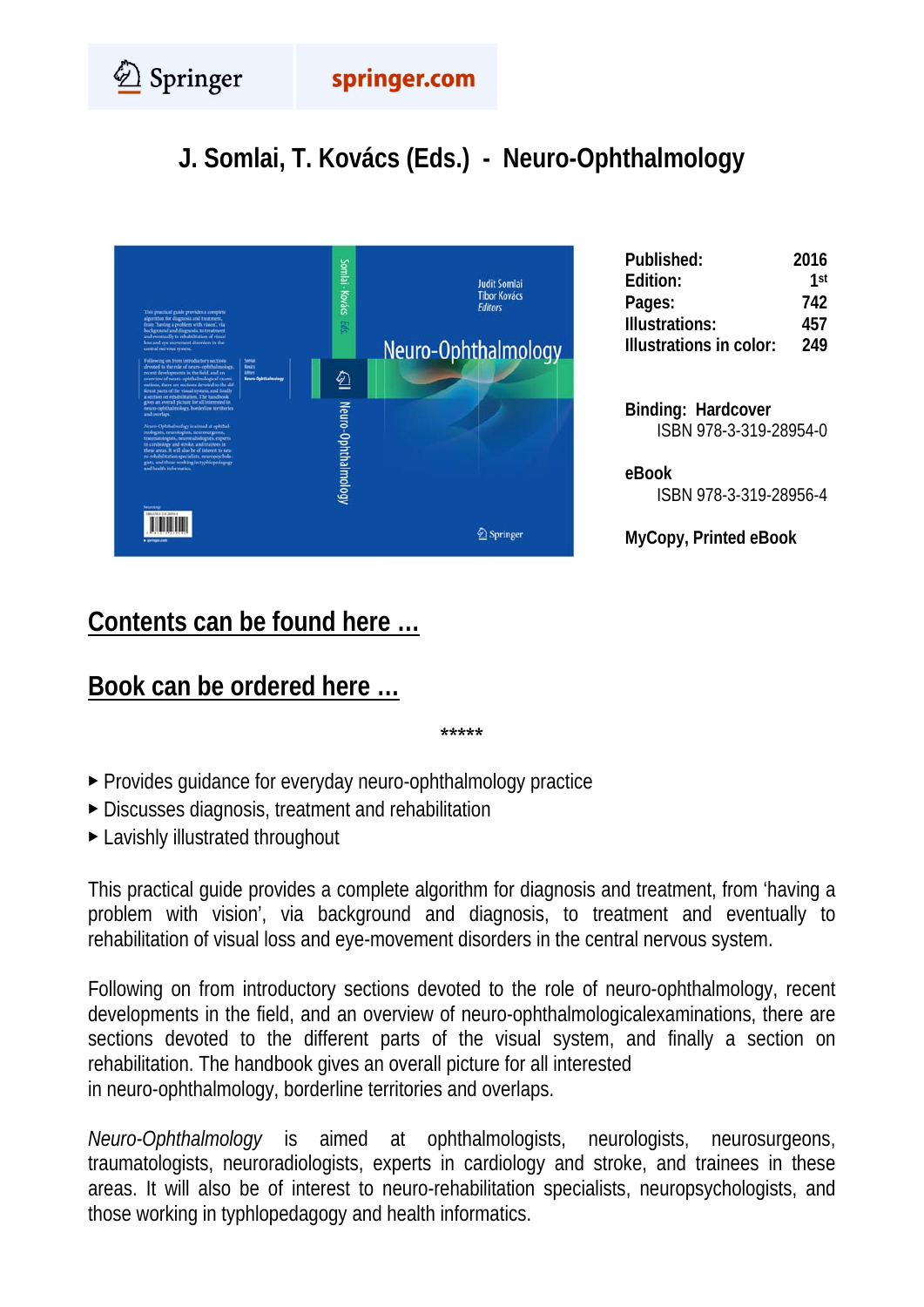## <span id="page-1-0"></span>**Contents**

|                | Part I The Importance and Role of Neuro-Ophthalmology                                                                                                |    |
|----------------|------------------------------------------------------------------------------------------------------------------------------------------------------|----|
| 1              | The Importance and Role of Neuro-ophthalmology<br>Judit Somlai                                                                                       |    |
| $\overline{2}$ | <b>Tibor Kovács</b>                                                                                                                                  |    |
| Part II        | <b>Objectives and Recent Results in the</b><br><b>Neuro-Ophthalmological Clinical Practice</b>                                                       |    |
| 3              | <b>Mechanisms of Parallel Information Processing</b><br>György Benedek                                                                               |    |
| 4              | A New Direction: Neuro-endocrino-immunology<br>Csaba Balázs                                                                                          | 15 |
| 5              | Visual and Oculomotor Disorders in Internal Diseases<br>György Pfliegler                                                                             | 19 |
| 6              | Genetic Aspects of Neuro-ophtalmological Diseases<br>Mária Judit Molnár                                                                              | 27 |
| 7              | <b>Recent Knowledge in the Neurosurgical Practice</b><br>János Vajda                                                                                 | 33 |
| 8              | The Role of Gamma Knife Stereotactic Radiosurgery<br>in the Treatment of Neuro-ophthalmological Diseases  37<br>Gyôrgy T. Szeifert and Jenô Szeifert |    |
| 9              | <b>Neurointerventional Treatment of Diseases Causing</b><br>Istvan Szikora                                                                           | 47 |
| 10             | <b>Recent Results in Neuropathology: Demyelinating</b><br><b>Tibor Kovács</b>                                                                        | 59 |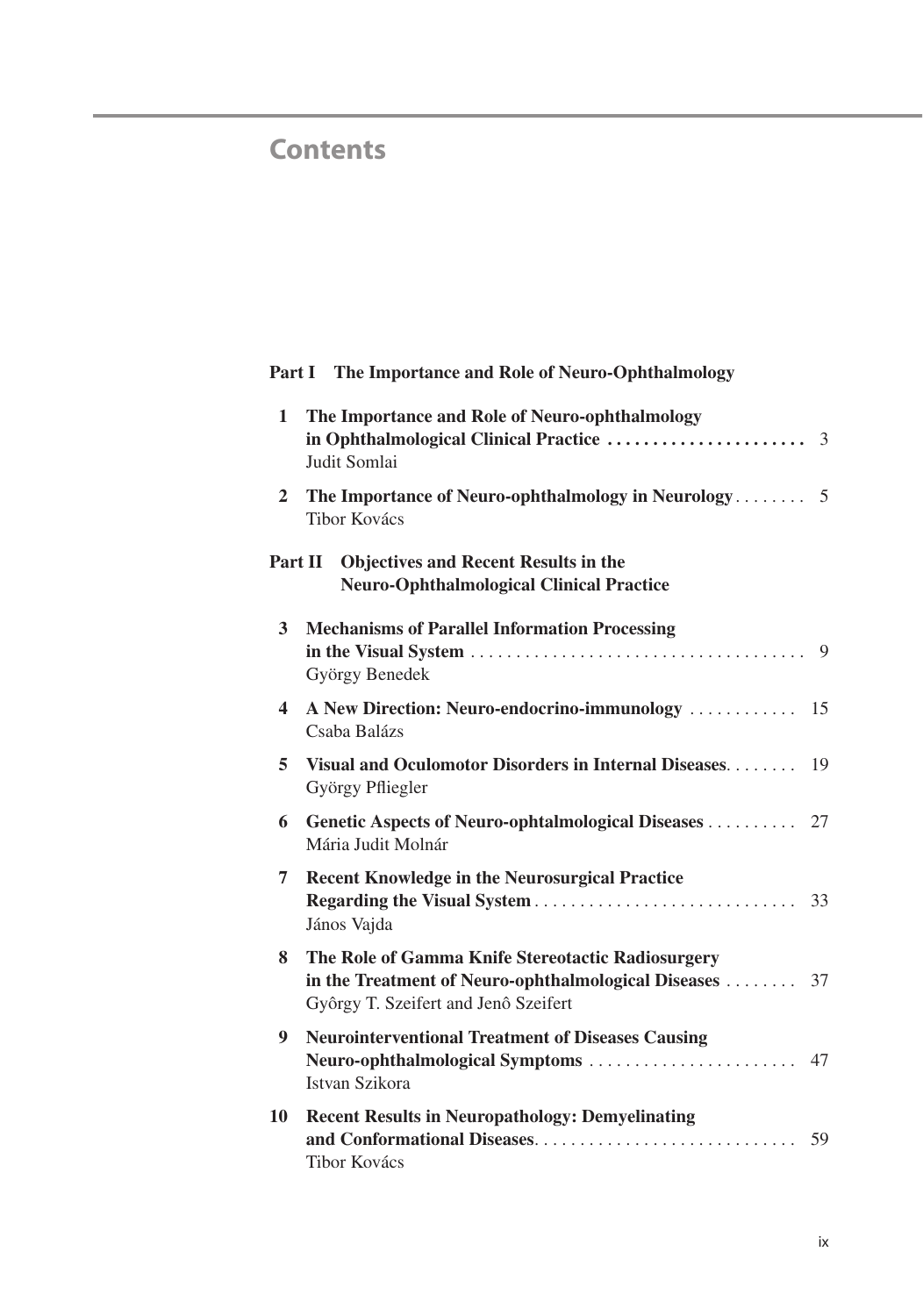| <b>Part III</b> | <b>Conventional, Novel and Complementary Examinations</b><br>in Ophthalmology                                                                               |     |
|-----------------|-------------------------------------------------------------------------------------------------------------------------------------------------------------|-----|
|                 | <b>Functional Tests of the Visual Pathway System</b>                                                                                                        |     |
| 11              | <b>Algorithm of the Neuro-ophthalmological</b><br>Examination Used in the International Practice<br>Judit Somlai                                            | 67  |
| 12              | <b>Objective and Subjective Examination Methods</b><br>Márta Janáky                                                                                         | 79  |
| 13              | Márta Janáky                                                                                                                                                | 83  |
| 14              | Klára Aczél                                                                                                                                                 | 89  |
| 15              | Electroretinography (ERG): Electrophysiological<br>Ägnes Farkas                                                                                             | 97  |
| 16              | <b>Functional Examinations of the Visual Pathway</b><br>Márta Janáky                                                                                        |     |
| 17              | <b>Clinical Importance of Conventional and Modern Visual</b><br>Field Tests in the Topographical Diagnostics of Visual<br>Judit Somlai                      |     |
| 18              | The Differential Diagnosis of Visual Field Deficits<br>Gyula Gács and Ildikó Szilvássy                                                                      | 133 |
| 19              | The Role of Fluorescein Angiography and Optical<br><b>Coherence Tomography in the Examination</b><br>Zsuzsa Récsán and Zsuzsa Szepessy                      |     |
| 20              | <b>Optical Coherence Tomography of the Optic Disc</b><br>and the Macula in Neurodegenerative Diseases<br>Gábor Márk Somfai, Erika Tátrai, and Magdolna Simó | 157 |
|                 | <b>Neuro-Ophthalmological Examinations of the Eye Movements</b>                                                                                             |     |
| 21              | <b>Diagnosis, Differential Diagnosis and Treatment</b><br>of Congenital Ocular Motor Disorders<br>Anna Soproni and Patrícia Domsa                           | 171 |
| 22              | Judit Pálfia and Ernő Pálfia                                                                                                                                | 197 |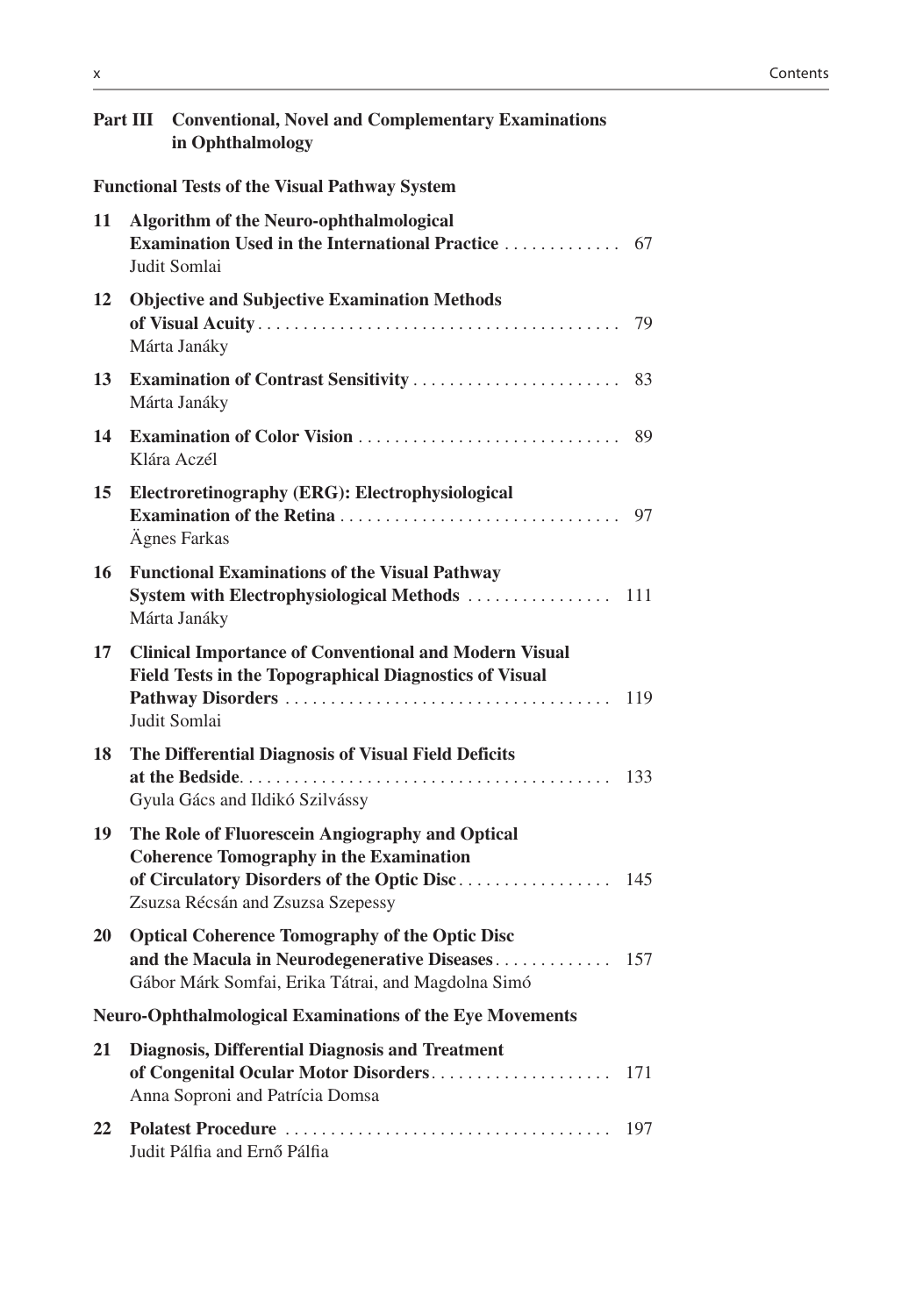| 23        | <b>Physiology and Examination Methods</b><br>Bernadett Salomváry                                                                                                   |     |
|-----------|--------------------------------------------------------------------------------------------------------------------------------------------------------------------|-----|
| 24        | <b>Neuro-ophthalmological Methods for the Clinical</b><br>Judit Somlai                                                                                             |     |
|           | <b>Supplementary Test Procedures</b>                                                                                                                               |     |
| 25        | <b>Duplex Ultrasound Examination of the Carotid</b><br>Péter Barsi                                                                                                 |     |
| 26        | Gyula Pánczél                                                                                                                                                      |     |
| 27        | <b>Color Doppler Ultrasound Examination in Orbital</b><br>János Németh, Zoltan Harkányi, and Zita Morvay                                                           |     |
| 28        | The Role of the Ophthalmologic Ultrasound<br>Béla Csákány and János Németh                                                                                         |     |
| 29        | The Role of the EMG-ENG in Diagnosing<br>Mária Judit Molnár                                                                                                        |     |
| 30        | József Kenéz                                                                                                                                                       |     |
| 31        | György Várallyay and Lajos Rudolf Kozák                                                                                                                            |     |
| 32        | <b>Novel Information Regarding the Visual</b><br>Ágnes Szirmai                                                                                                     |     |
| <b>33</b> | Electro-Oculography (EOG) Examination of Eye<br>Szilvia Gulyás                                                                                                     |     |
| 34        | The Importance of Familiar Thrombophilias in the Clinical<br>Practice. Novel Ways in Anticoagulant Therapy<br>László Nemes                                         | 295 |
| 35        | <b>Novel Consideration Regarding the Role of Evoked</b><br>Potential in Confirming the Diagnosis of Eye Movement<br>Disorders of Brainstem Origin<br>Szabolcs Tóth | 305 |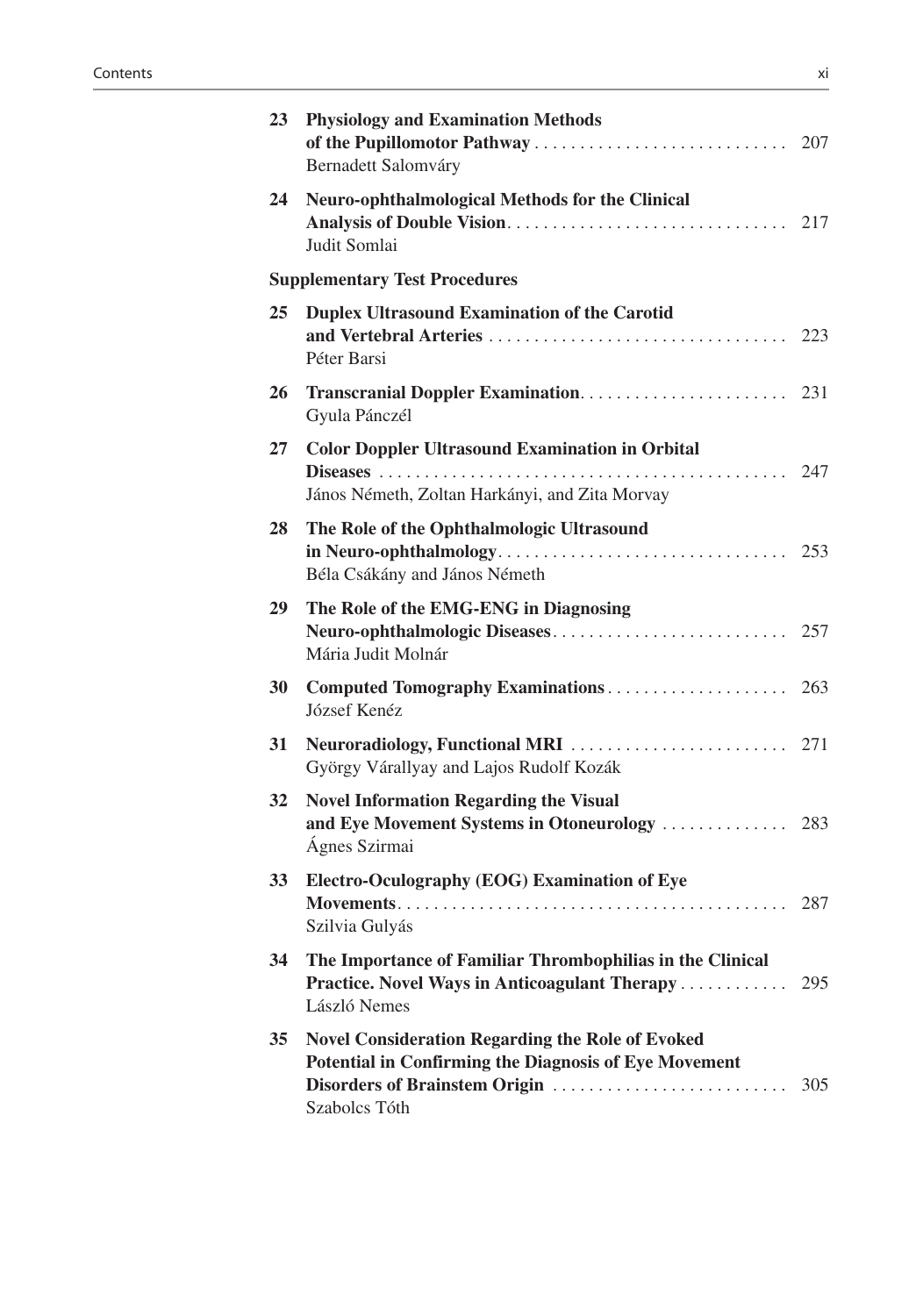|    | Part IV Diseases of Retina and the Optic Nerve (Visual and Sensory<br>System)                                                   |     |
|----|---------------------------------------------------------------------------------------------------------------------------------|-----|
|    | <b>Congenital Diseases of the Retina and the Visual Pathway</b>                                                                 |     |
| 36 | Ágnes Farkas                                                                                                                    | 309 |
| 37 | The Roles of Electroretinography (ERG) and Visual<br><b>Evoked Potential (VEP) Examinations in the Diseases</b><br>Márta Janáky | 325 |
| 38 | Congenital Diseases of the Optic Nerve<br>Márta Janáky                                                                          | 333 |
| 39 | Judit Somlai                                                                                                                    | 339 |
|    | <b>Acquired Diseases of the Optic Nerve</b><br><b>Inflammatory Diseases</b>                                                     |     |
| 40 | <b>Retrobulbar Optic Neuropathy:</b><br>Gábor Lovas                                                                             | 345 |
| 41 | <b>Neuromyelitis Optica (Devic's Disease):</b><br><b>Zsolt Illes</b>                                                            |     |
| 42 | <b>Acquired Inflammatory Diseases of the Optic Nerve:</b><br>Judit Somlai                                                       |     |
|    | <b>Circulatory Disorders</b>                                                                                                    |     |
| 43 | <b>Vascular Diseases of the Optic Nerve: Internal</b><br>György Pfliegler                                                       | 369 |
| 44 | The Cardiovascular Background of 'Intracerebral<br>Éva Nieszner                                                                 |     |
| 45 | <b>Vascular Diseases of the Optic Nerve:</b><br>The Neuro-Ophthalmologist's Approach<br>Judit Somlai                            | 383 |
|    | <b>Compressive Optic Neuropathy</b>                                                                                             |     |
| 46 | <b>Diseases Causing Compression of the Optic Nerve:</b><br>The Neurosurgeon's Perspective<br>János Vajda                        | 401 |
| 47 | <b>Neuro-Ophthalmological Aspects of Tumors Causing</b><br>Compression of the Visual Pathway System<br>Bernadett Salomváry      | 407 |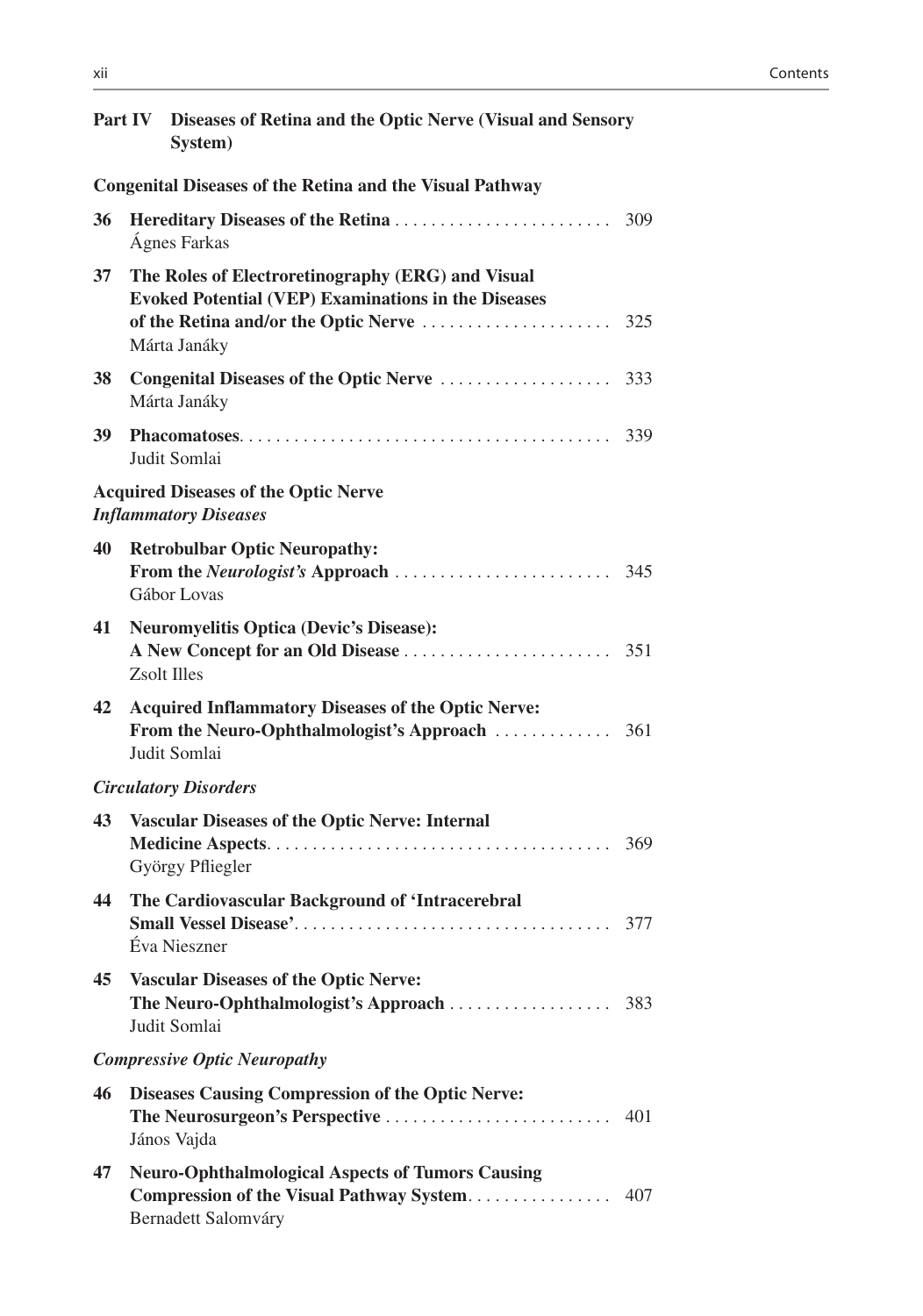| 48 | The Significance of Neuro-ophthalmology<br>in the Diagnosis and Therapy of Cranial Trauma 421<br>György T. Szeifert and Judit Somlai                                                   |     |
|----|----------------------------------------------------------------------------------------------------------------------------------------------------------------------------------------|-----|
|    | <b>Toxic and Deficiency Optic Neuropathy</b>                                                                                                                                           |     |
| 49 | Vera Klein                                                                                                                                                                             |     |
|    | Eye Related Symptoms and Signs of Intracranial Hypertension                                                                                                                            |     |
| 50 | <b>Ocular Symptoms and Signs of Intracranial</b><br>Judit Somlai                                                                                                                       |     |
| 51 | Gyula Gács and Ildikó Szilvássy                                                                                                                                                        |     |
|    | Part V Neuro-Ophthalmologic Aspects of the Ocular Motor System                                                                                                                         |     |
|    | <b>Disorders of the Pupillomotor Pathway</b>                                                                                                                                           |     |
| 52 | The Most Important Disorders of the Pupillomotor<br>Judit Somlai                                                                                                                       | 463 |
|    | <b>Infranuclear and Nuclear Neurogenic Paresis</b>                                                                                                                                     |     |
| 53 | Congenital Eye Movement Disorders  471<br>Andrea Deák                                                                                                                                  |     |
| 54 | The Most Important Clinical Syndromes of Acquired<br>Nuclear and Infranuclear Eye Movement Disorders,<br>and Their Diagnostic and Therapeutic Options.<br>Judit Somlai                 | 483 |
|    | <b>Neurogenic Paresis Due Too Dysfunction of the Brainstem</b>                                                                                                                         |     |
| 55 | <b>Eye Movement Disorders Related to Brainstem</b><br><b>Dysfunctions -Types, Clinical Significance of Vertical</b><br>Localization, Modern Therapeutic Principles 493<br>Judit Somlai |     |
| 56 | The Clinical Significance of Otoneurology<br>in the Diagnosis of Brainstem Disorders<br>Ágnes Szirmai                                                                                  | 507 |
| 57 | <b>Examination of the Eye Movements of the Patient</b><br>György Geréby                                                                                                                | 513 |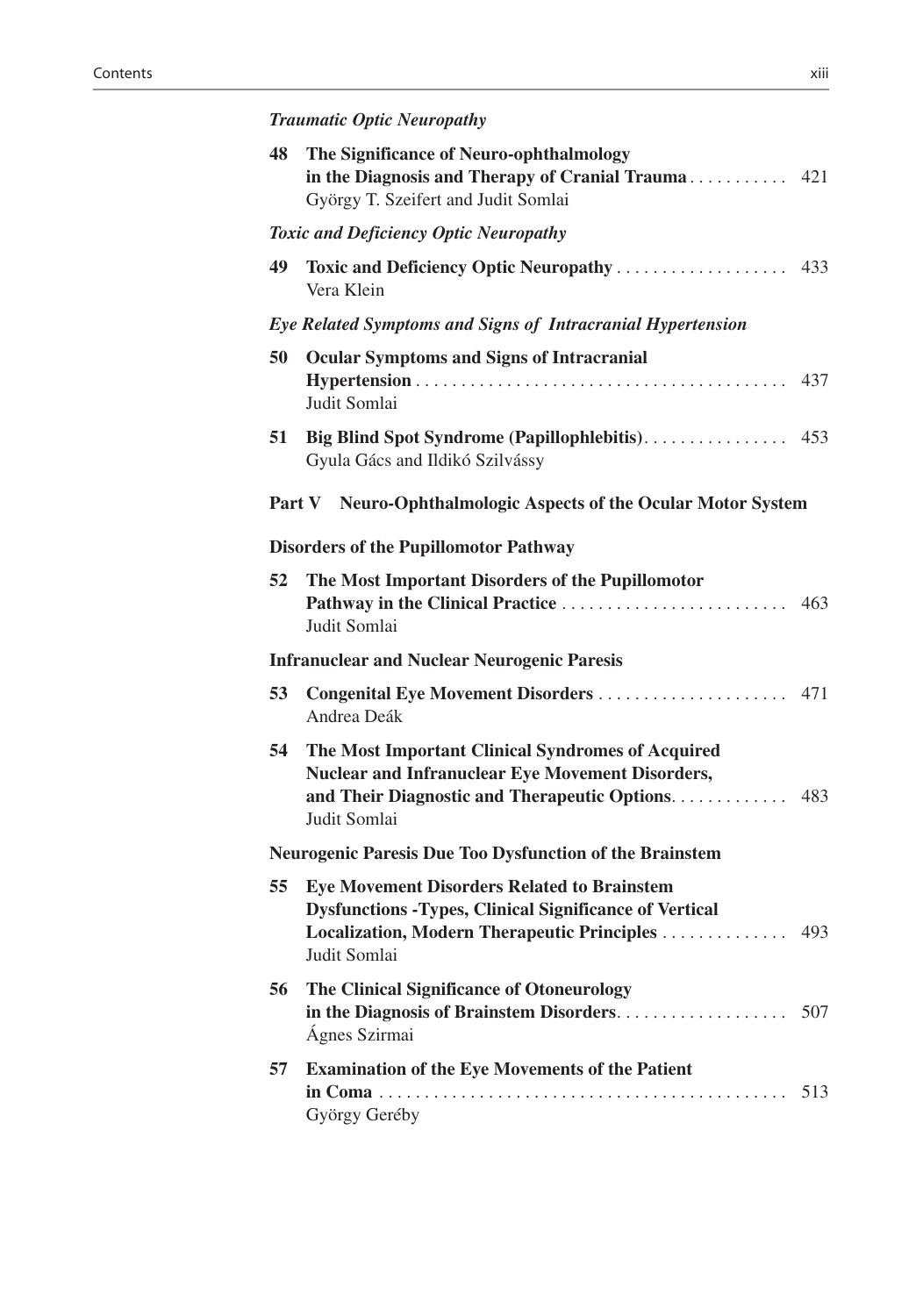|                | <b>Supranuclear Eye Movement Systems and Their Clinical Significance</b>                                                                                                                                                   |     |
|----------------|----------------------------------------------------------------------------------------------------------------------------------------------------------------------------------------------------------------------------|-----|
| 58             | <b>Supranuclear Regulation of the Eye Movements</b><br>Szilvia Gulyás                                                                                                                                                      |     |
|                | Disorders of the Neuromuscular Junction (MG and OMG),<br>Non-isoéated Ocular Muscle Paresis and Myogenic Paresis                                                                                                           |     |
| 59             | <b>Disorders of the Neuromuscular Junction</b><br>László Sándor Fornádi                                                                                                                                                    |     |
| 60             | The Ocular Characteristics and Differential<br><b>Diagnostics of Mixed Types Eye Movement</b><br><b>Disorders (Disorders of Ocular Neuromuscular</b><br>Junction (OMG), Non Isolated Ocular Muscle Paresis<br>Judit Somlai |     |
| 61             | Csaba Balázs                                                                                                                                                                                                               |     |
|                | Part VI Diseases of the Orbit                                                                                                                                                                                              |     |
| 62             | Katalin Korányi                                                                                                                                                                                                            |     |
| 63             | György Pulay                                                                                                                                                                                                               |     |
|                | Part VII Neuro-Ophthalmological Considerations<br>of the Facial Nerve                                                                                                                                                      |     |
| 64             | Ildikó Gádor                                                                                                                                                                                                               |     |
|                | Part VIII The Neuro-Ophthalmological Aspects of Headaches                                                                                                                                                                  |     |
|                | 65 Neuro-Opthalmological Aspects of Headaches<br>Csaba Ertsey                                                                                                                                                              |     |
| <b>Part IX</b> | <b>Rehabilitation</b>                                                                                                                                                                                                      |     |
| 66             | <b>Viewing Down from the Top: Visual Impairments</b><br>Developing as a Consequence of Cortical Injury<br>Anna Verseghi and Zita Snagy Nagy                                                                                | 663 |
| 67             | Ignored World Without Missing It Neglect<br>Anna Verseghi and Zita Snagy Nagy                                                                                                                                              | 677 |